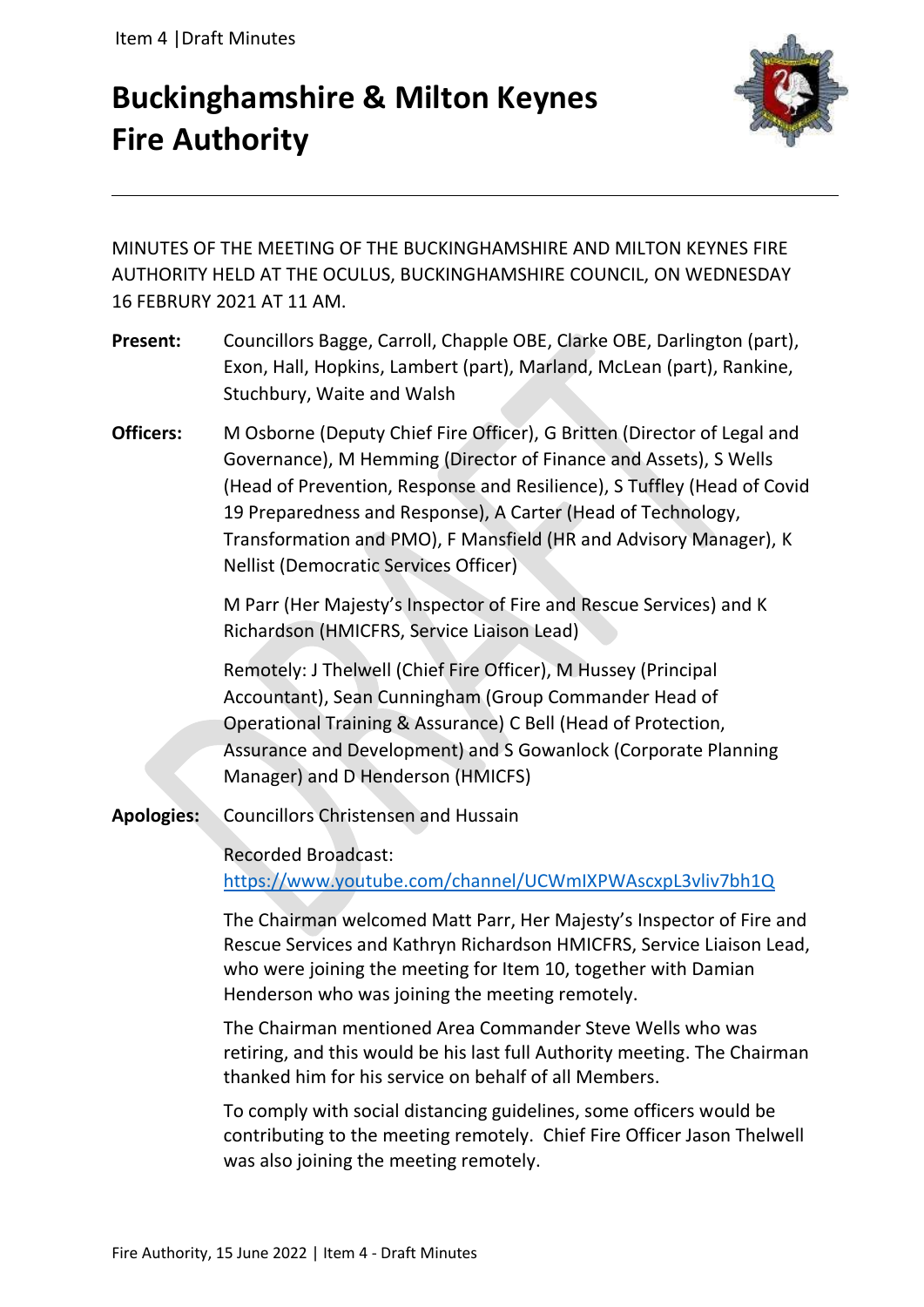The Chairman advised that although members of the public were now allowed to attend and observe in limited numbers, following the meeting a video recording would be uploaded to the Authority's YouTube Channel.

# **FA34 MINUTES**

RESOLVED –

That the Minutes of the meeting of the Fire Authority held on 8 December 2021, be approved, and signed by the Chairman as a correct record.

# **FA35 DISCLOSURE OF INTERESTS**

None.

# **FA36 CHAIRMAN'S ANNOUNCEMENTS**

The Chairman announced that after 30 years of public service, Area Commander Steve Wells will be retiring at the end of March. Steve Joined Buckinghamshire Fire & Rescue Service in 1994 after starting his career with Surrey Fire & Rescue Service. Steve has led the response function of the Service through some of the most challenging periods we have faced in recent times and has been at the heart of our response to the global pandemic. I would like to wish Steve a very long, health and happy retirement and thank him for his outstanding service to our communities over the years.

To mark Her Majesty The Queen's Platinum Jubilee, The Queen's Platinum Jubilee Medal will be awarded to serving frontline members of the police, fire, emergency services, prison services and Armed Forces with five years' service as part of the commemorations taking place in 2022.The medal, which is made of nickel silver, features an image of The Queen with the Latin inscription 'Elizabeth II Dei Gratia Regina Fid Def' which stands for 'Elizabeth II, By the Grace of God, Queen, Defender of the Faith'. I am pleased to announce that 251 serving members of Buckinghamshire Fire & Rescue Service have been awarded this medal and these can be worn from 6 February 2022.

Human Resources together with the help of Training School, Communications Team, and the Organisational Development Team launched a Wholetime Recruitment campaign in September 2021. The campaign attracted more than 250 applicants including existing on-call firefighters from five fire services, as well as Royal Air Force firefighters. Over a period of four months applicants underwent tests to verify their technical and practical competence. Those who were successful progressed to a final interview and medical, which resulted in 18 candidates. The candidates will be joining on 1 March 2022. The lessons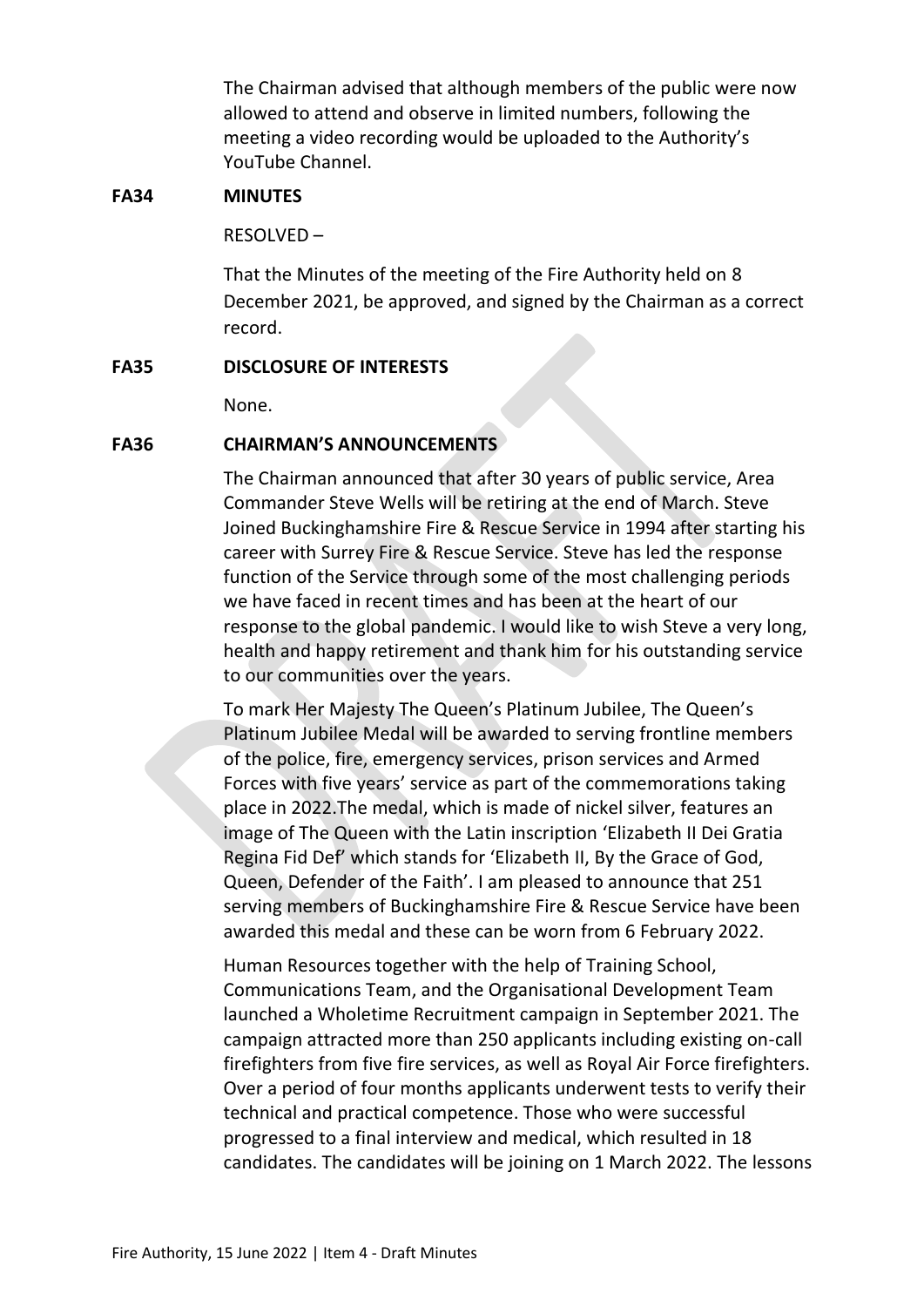learnt from this campaign will help us attract a wider range of diverse applicants for future recruitment campaigns. For example, we held a 'have a go' day during the application stage which proved successful in drawing in more candidates to apply, as it helped them see the processes involved, and gave them a chance to work on their developmental areas. They also had the opportunity to talk to existing firefighters on how best they could be successful.

Members joined the Chairman and Vice Chairman in applauding Steve Wells for his 30 years of service.

# **FA37 MATTERS ARISING FROM THE PREVIOUS MEETING**

The Vice Chairman asked for an update in respect of Minute FA27 of the Authority Meeting on 8 December 2021.

The Director of Legal and Governance advised that the three Group Leaders were co-signatories to a letter sent on 14 December 2021 to Lord Greenhalgh, Minister of State for Fire, and to the Chairman of the National Fire Chiefs Council endorsing the current practice of Buckinghamshire Fire & Rescue Service in obtaining Enhanced DBS checking for all of its firefighters on recruitment and on a regular basis during their employment.

The letter sought the Ministers and the NFCC's endorsement of Buckinghamshire Fire & Rescue Services' position and their support for making the necessary amendments to the legislation in order that a 'firefighter' becomes a 'excepted occupation' so that this type of enhanced vetting should become the norm across all fire and rescue services nationally.

Letters of support had been received from the NFCC Chairman and the Minister of State. These have been circulated to all Members.

As mentioned in the minutes, the Chief Fire Officer had been instrumental in the submission of a business case to the Ministry of Justice making the case for law reform; and on 28 January this year, the Ministry of Justice had sent out questionnaires to all Chief Fire Officers canvassing their opinions. This Service's return had been completed in readiness for submission before the deadline of 18 February 2022.

# **FA38 COMMITTEE MATTERS**

The Director of Legal and Governance advised Members that this was a further amendment to the Authority's procedural Standing Orders to that agreed at the June Annual Meeting. The alterations were set out on Page 5 of the agenda.

# RESOLVED –

That the suggested amendments be made to the Standing Orders for the Authority and its Committees.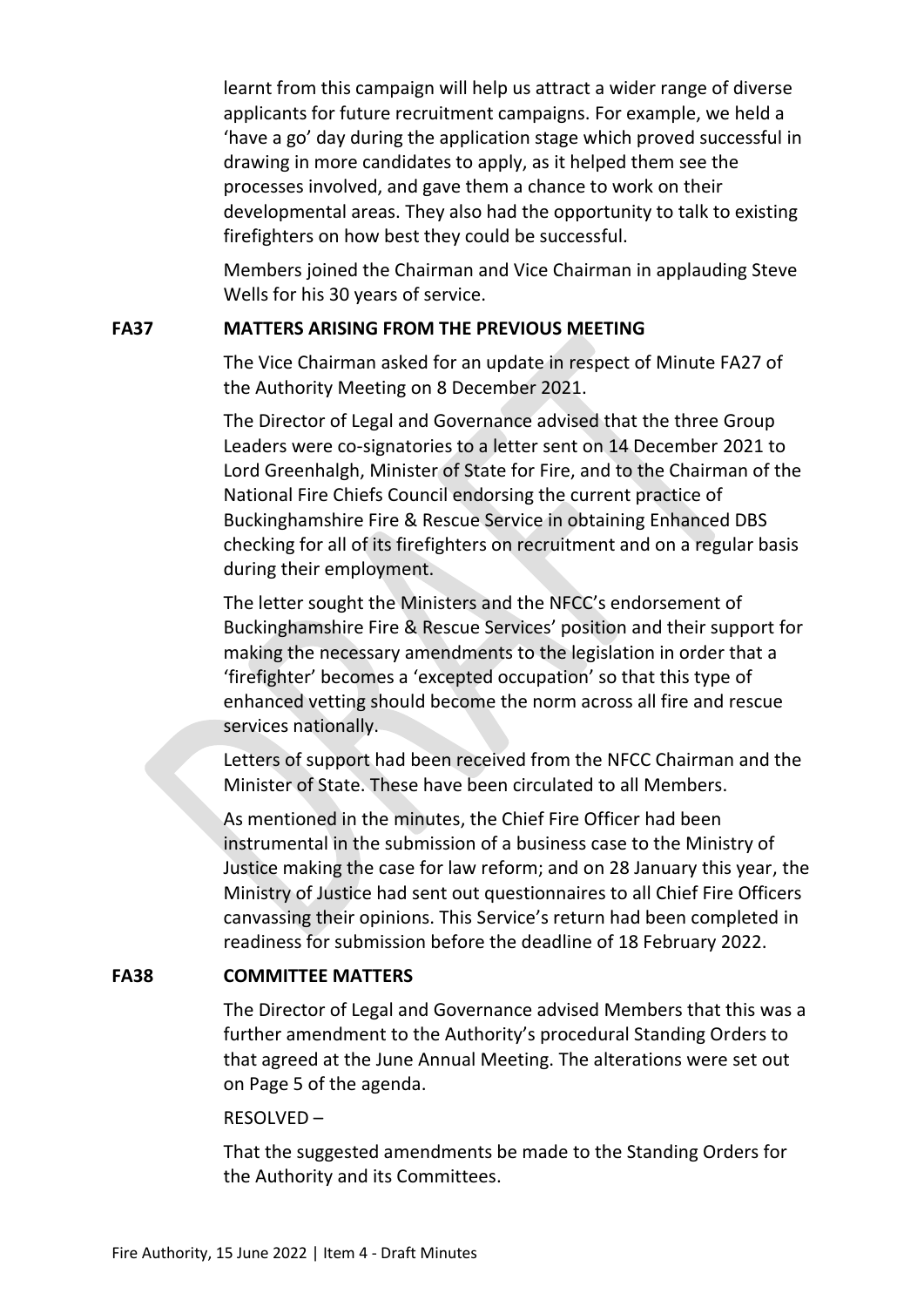(Councillor Darlington joined the meeting)

# **FA39 HER MAJESTY'S INSPECTORATE OF CONSTABULARLY AND FIRE AND RESCUE SERVICES (HMICFRS) – BUCKINGHAMSHIRE FIRE AND RESCUE SERVICE (BFRS) INSPECTION REPORT 2021**

The Head of Covid 19 Preparedness and Response advised Members that this paper introduced the latest HMICFRS report to the Authority. The inspectorate published the Authority's latest report on 15 December 2021, as part of the first tranche of reports, following its inspection during the spring/summer of 2021. The report judged the Service to require improvement across the three pillars and identified 22 areas for improvement, and two causes of concern, accompanied by eight recommendations. Additionally, the previous cause of concern arising from the first round of inspections had been closed, and the Inspectorate recognised the work undertaken to address key areas from the last report against the difficult landscape of a global pandemic and over a short timeframe.

Although the closure of this efficiency Cause of Concern could be seen as progress, this inspection had revealed an improvement to the resourcing performance during a time of various lockdown periods during the global pandemic. Over this period, many staff were either furloughed from their primary employment or not necessarily taking their leave until later in the year, which had a positive impact on crewing levels across the immediate response and resilience capabilities. The improvement had not been fully maintained in the longer term and resilience of frontline services remained a key area of focus and priority for the Service.

The Head of Covid 19 Preparedness and Response advised Members that the first cause of concern from round two was issued to the Service by letter on 6 August 2021 and related to Prevention activity, under the effectiveness pillar. The Service provided an improvement plan to Her Majesty's Inspector (HMI) Matt Parr before the September deadline, setting out how the issues identified would be addressed. Officers had since met HMICFRS, who were planning to revisit the Service in 2022, with an opportunity to close-off this cause of concern if sufficient progress was demonstrated. This was confirmed in a follow up letter to the Chairman and Chief Fire Officer on 12 January 2022.

The Head of Covid 19 Preparedness and Response advised Members that the second cause of concern from round two was issued under the people pillar on 15 December 2021. Much of the work required to meet the recommendations was included within the Authority's EDI objectives for 2020-2025; including the year-one update presented to the Fire Authority on 16 June 2021. Owing to the deadline of addressing these recommendations by the 31 January 2022, a progress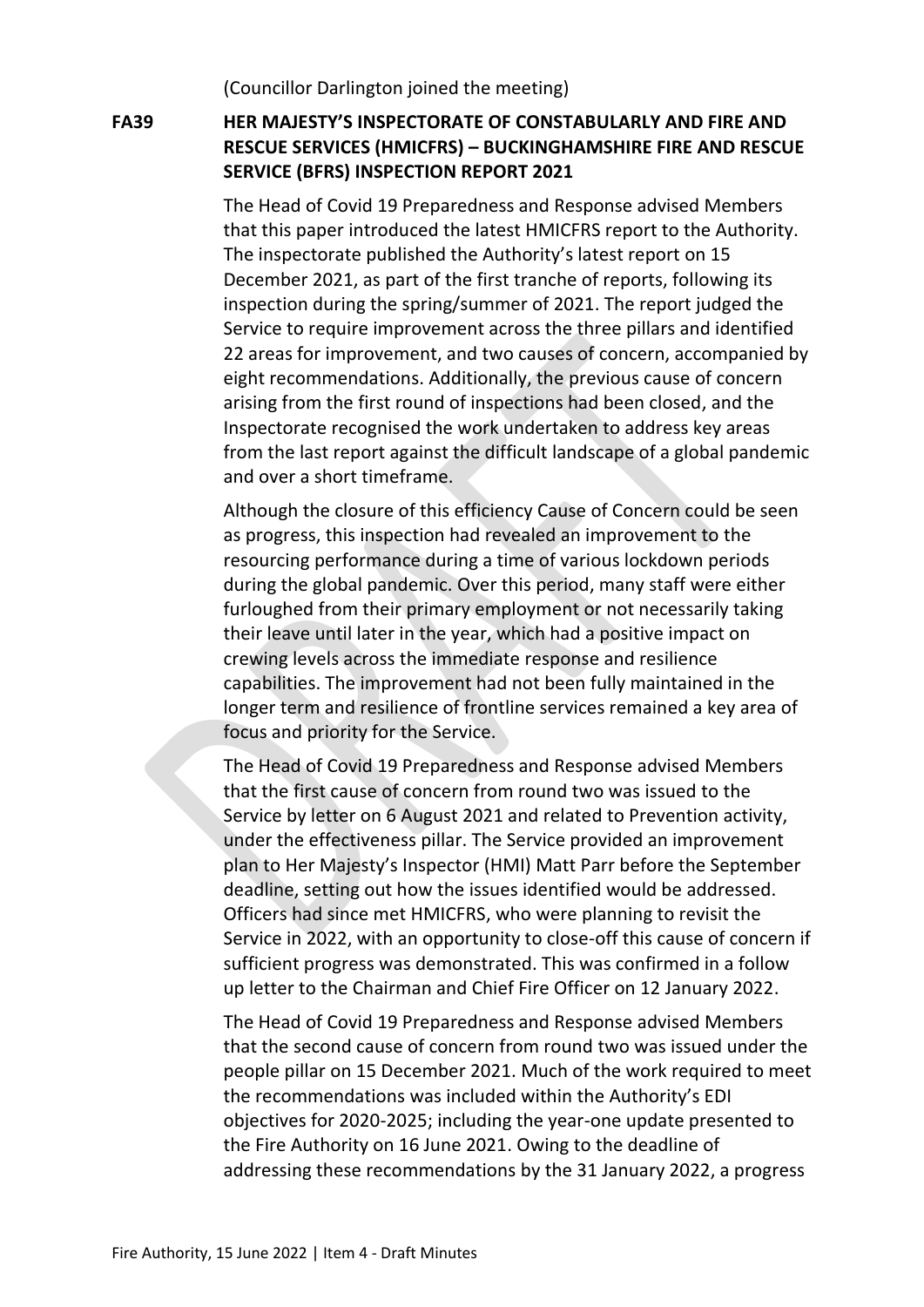meeting was held on 7 January 2022, where HMICFRS were assured that there had been continued and significant progress in this area.

The Head of Covid 19 Preparedness and Response advised Members that Her Majesty's Chief Inspector of Fire and Rescue Services, Sir Tom Winsor had published his annual assessment of fire and rescue services in England. Notably within his annual assessment, Sir Tom Winsor recognised this Service to have made significant progress in increasing the numbers of fire safety inspectors, developing risk-based inspection programmes and ensuring that protection activity was a main strategic priority. The report also recognised that this Service had been 'creative and flexible' in its approach to using on-call firefighters and by introducing a flexi-firefighter contract which enabled staff to work more flexible shift patterns.

An updated HMICFRS improvement plan had been prepared and would be presented to the 16 March 2022, Overview and Audit Committee meeting, and thereafter to all Overview and Audit Committee meetings. Furthermore, as per requirements set out in the report covering letter to the Chairman and Chief Fire Officer on 14 December 2021, a copy of the action plan would be sent to HMI Matt Parr within 56 working days of the report publication; no later than 7 March 2022.

At the invitation of the Chairman, Her Majesty's Inspector of Fire and Rescue Services advised Members that he understood the Chief Fire Officer and his team were disappointed with the report, but Buckinghamshire Fire and Rescue Service was not one of the fire services that he was concerned about. There were things that needed improving, but the way the Service was run was not of concern. The cause of concern was particularly specific.

HM Inspector of Fire and Rescue Services advised Members that the inspection was carried out in July 2021, nearly seven months ago, and he recognised that a lot of work had been undertaken since then, although the report was just a snapshot of what was seen in July. He also recognised that things would have changed since then and recognised the impact of Covid-19, which had impacted all inspections and also this Service had less time to recover back to something approaching normality after the pandemic.

HM Inspector of Fire and Rescue Services advised Members that second time around, the inspectorate knew more about fire and rescue services and the standards were much higher. With regard to the two causes of concern and the general grading report, he wanted to reassure Members that the inspectorate had a very rigorous way of determining whether the grades were fair, and they were also moderated against a range of other inspected fire and rescue services.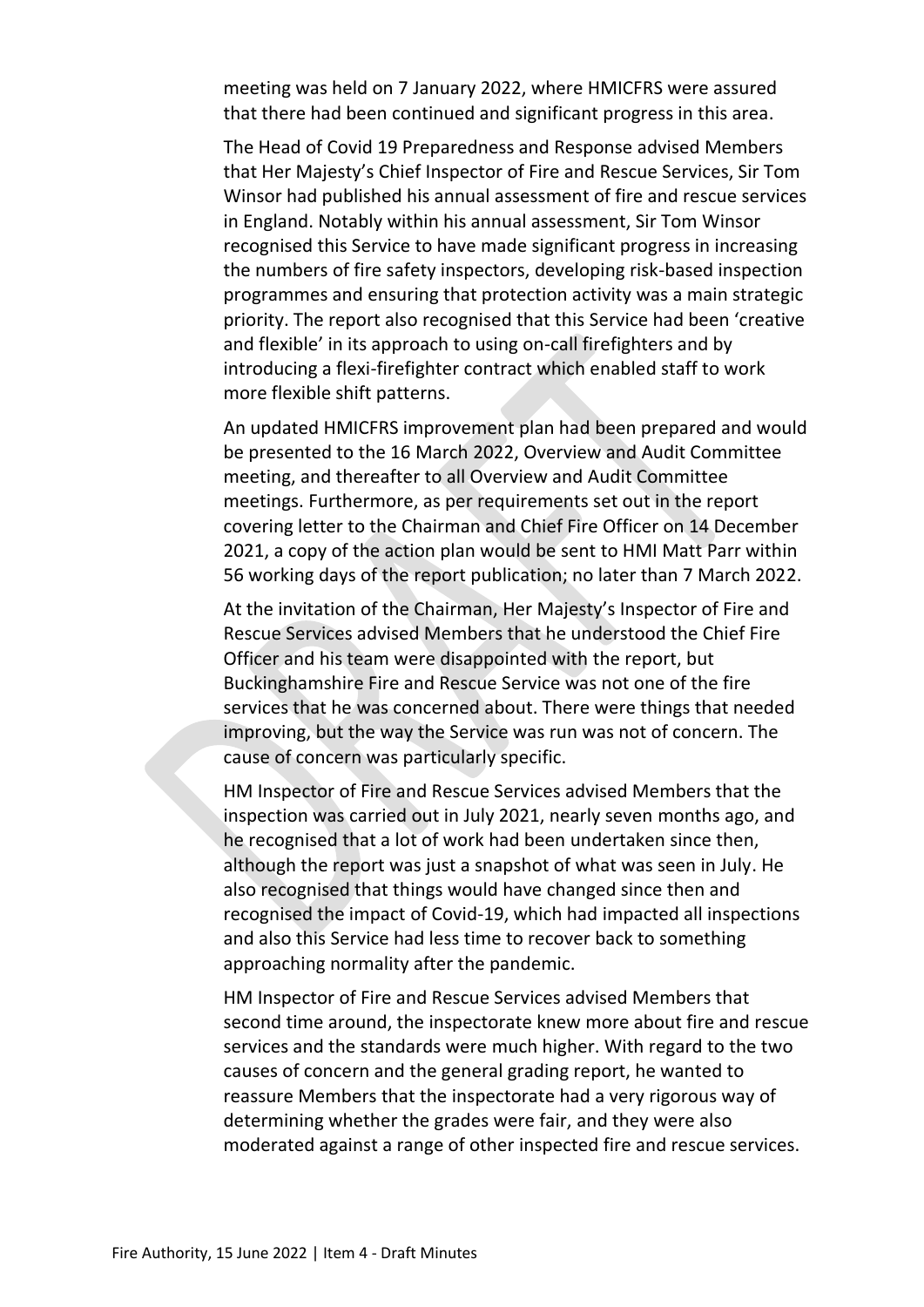The Inspectorate also had lawyers check the report to confirm that what was said was fair and justified, and backed up by evidence.

HM Inspector of Fire and Rescue Services advised Members that the model of response in Buckinghamshire was unusual, verging on unique. It was very impressive, but what their report reflected was a doubt whether it was sustainable in the long term. The fundamental question facing the Authority was is the model of response the right one and was it sustainable in the long term.

Members discussed the HMICFRS Inspection Report with the HM Inspector of Fire and Rescue Services. Members put questions and received responses. This can be viewed here:

<https://www.youtube.com/watch?v=e7IeYPXI9y0&t=163s> (18.10 minutes approximately)

RESOLVED –

That the BFRS HMICFRS round 2 inspection report be noted.

**FA40 RECOMMENDATIONS FROM COMMITTEES:**

# **EXECUTIVE COMMITTEE – 9 FEBRUARY 2022**

# **(A) THE PRUDENTIAL CODE, PRUDENTIAL INDICATORS AND MINIMUM REVENUE PROVISION**

The Principal Accountant presented the Prudential Code, Prudential Indicators and Minimum Revenue Provision for 2022/23. The report supported the Medium Term Financial Plan (MTFP) which was also being presented at the meeting. The Prudential Code was established to ensure the capital investment plans were affordable, prudent and sustainable, and that treasury management decisions were taken in accordance with good professional practice.

The Prudential Indicators presented here demonstrate that the current plans for capital investment meet these criteria and present an acceptable level of risk to the Authority. The Minimum Revenue Provision was a statutory charge to the General Fund (revenue budget), which ensured that the Authority had sufficient cash balances to repay borrowing upon maturity, reducing the refinancing risk. Since 2015/16, there had been sufficient funds set aside to cover the repayment of the long-term borrowing. However, early repayment of these loans was currently not an option due to the prohibitive penalties on early repayment. There were also no plans for additional borrowing according to the MTFP.

#### RESOLVED –

1. That the Prudential Indicators for 2022/23 be approved.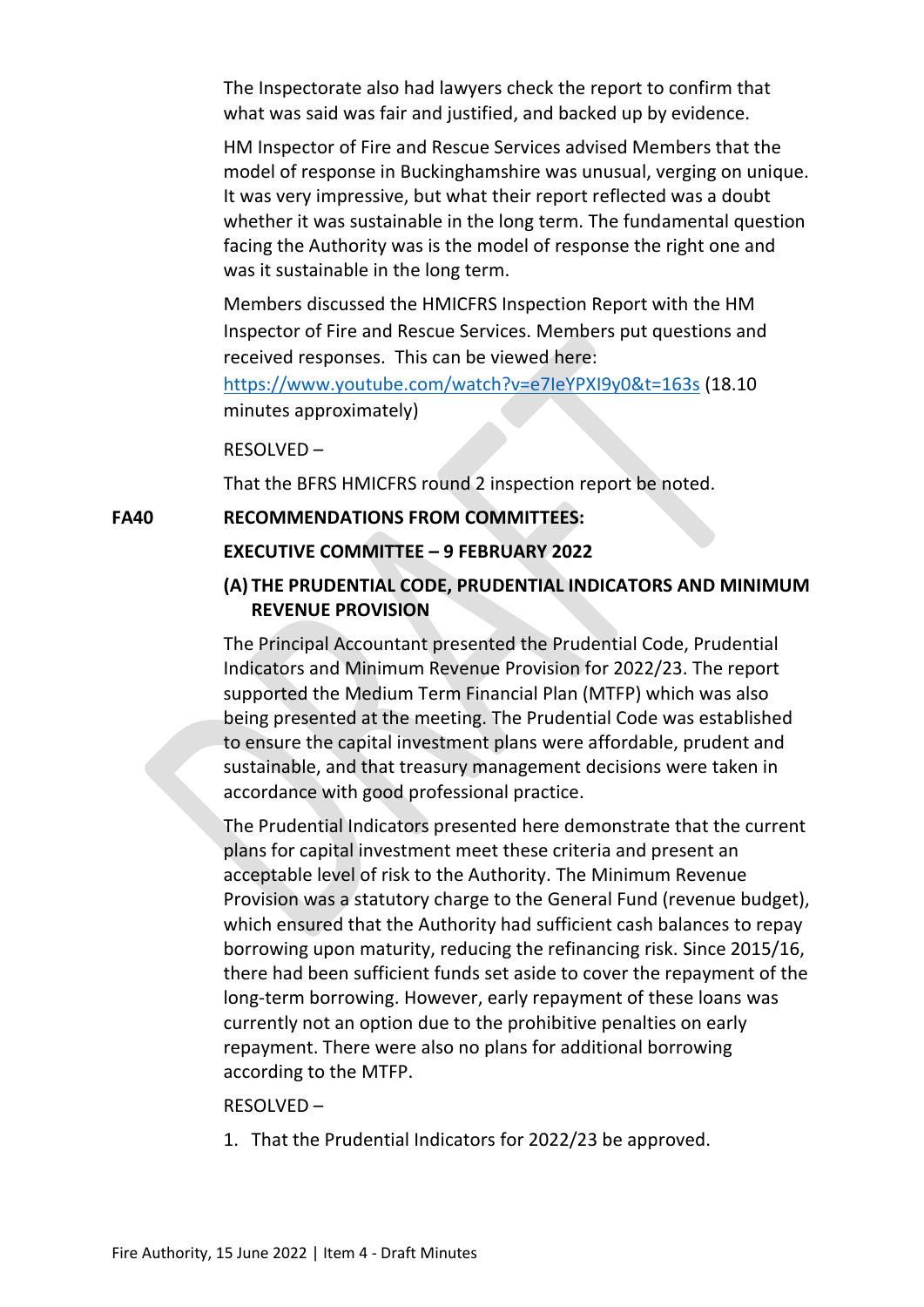2. That the Minimum Revenue Provision policy statement be approved.

# **(B) MEDIUM TERM FINANCIAL PLAN (MTFP) 2022/23 – 2026/27**

The Lead Member for Finance and Assets, Information Security, IT and Climate Change advised Members that there was a line of text missing that should have preceded the recommendations that was erroneously omitted from the paper, which should have read "It is recommended that the Authority be recommended to:" Also, Appendices 1 and 2 had been updated following more accurate council tax and rates collection figures provided by the respective billing authorities.

The Deputy Director of Finance and Assets advised Members that the report presented the proposed revenue and capital Medium Term Financial Plan (MTFP) for the financial years 2022/23 to 2026/27. The final settlement was published on 7 February 2022 and showed there was one key change this year from previous settlements, which was that the government provided the lowest charging quartile of fire and rescue authorities (FRAs) with the flexibility to increase their band D precepts by £5 in 2022/23 only, without the need to hold a referendum. This was to assist these FRAs in addressing immediate pressures and to maintain a sustainable income baseline for future years. The Authority was included within these eight FRA's and had the option to increase the council tax precept by £5.

The Service's most recent report (December 2021) by HMICFRS noted in its summary, "that they were encouraged by the service's work to improve value for money, but still have concerns about the service's funding model as its limited [reserves](https://www.justiceinspectorates.gov.uk/hmicfrs/glossary/reserves/) are being used to supplement funding of its response functions." If the Authority were to approve a £5 increase in precept, this would result in approximately £1.1m additional funding compared to a standard precept increase of 2%. The additional funding would predominantly be utilised to recruit additional firefighters to build its response functions. Furthermore, the Authority would be able to increase the revenue contributions to capital which would build the reserves that were used for funding the capital programme, in the process, addressing another concern raised within the HMICFRS report.

Furthermore, an additional £822m unringfenced Services grant would be distributed to all tiers of government. This grant was for 2022/23 only and the government would work with the sector on how they distribute this funding from 2023/24 onwards. The funding was in recognition of the range of vital services delivered by all tiers of government across the country. Published figures showed that the Authority would receive £0.355m, which had been reflected in the projections under the heading Services Grant. Council tax collection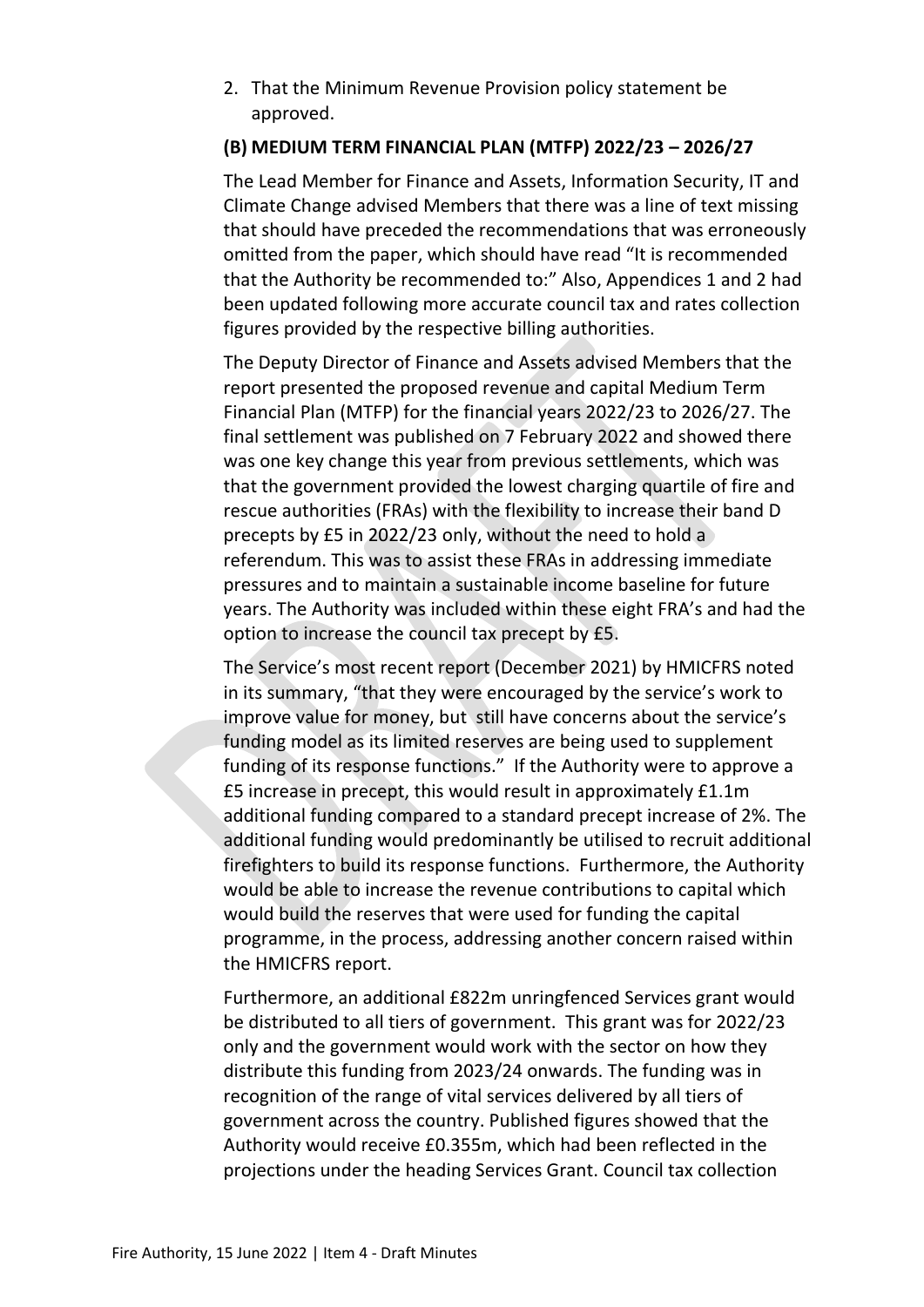funds were adversely impacted since the start of the Pandemic, whereby the tax base reduce by 0.65% in 2021/22. However, the latest projections show a recovery in the collection fund with a projected growth of 2.19% in the tax base.

The Deputy Director of Finance and Assets advised Members that uncertainty persisted regarding pensions following the ruling in December 2018 that the transitional arrangements introduced for the firefighters' pension schemes in 2015 were discriminatory. The Executive Committee had adopted the immediate detriment framework in November 2021, and officers were currently processing claims from members who want to be treated as if they remained on their original pension scheme. It was expected that this would increase the longer-term costs of the firefighters' pension schemes, although it was not yet possible to quantify the impact.

The Revenue Support Grant/Business Rates for 2022/23 had been revised downwards from £8.000m to £7.826m (a decrease of £174k). Future years forecasts had been updated to reflect this movement. Previous figures used were taken from the provisional funding settlement which was an estimate, more accurate figures were provided when billing authorities confirmed them.

The Council Tax surplus figure for 2022/23 had been revised downwards from £257k to £222k (a decrease of £35k) as one of the billing authorities had recently confirmed their deficit which was not available at the time of producing the papers. Due to these changes, the Revenue Contribution to Capital budget had been revised downwards from £1.825m to £1.616m (a net decrease of £209k). The Net Budget requirement had therefore also decreased by £209k (from £33.689m to £33.480m).

The Chairman asked if the recent increase in inflation, would have an adverse outcome on the Authority.

The Deputy Director of Finance and Assets advised that where officers were aware of increases, for example, utilities, it had been factored into the budget, but it would have an impact in terms of services and contracts that were being renegotiated. The Procurement team were trying to ensure that the risk was mitigated as best it could be.

The Chief Fire Officer advised Members that as they were aware, there were a lot of areas of deprivation in Buckinghamshire and Milton Keynes and the £5 would have quite a significant effect on some people's budgets. Any further increases in funding should be spent appropriately and properly. There was a Members Workshop scheduled in March, and the discussion with Members would include taking a longer-term view of the increase in the precept, and the recommendations in the HMICFRS report to try to answer the question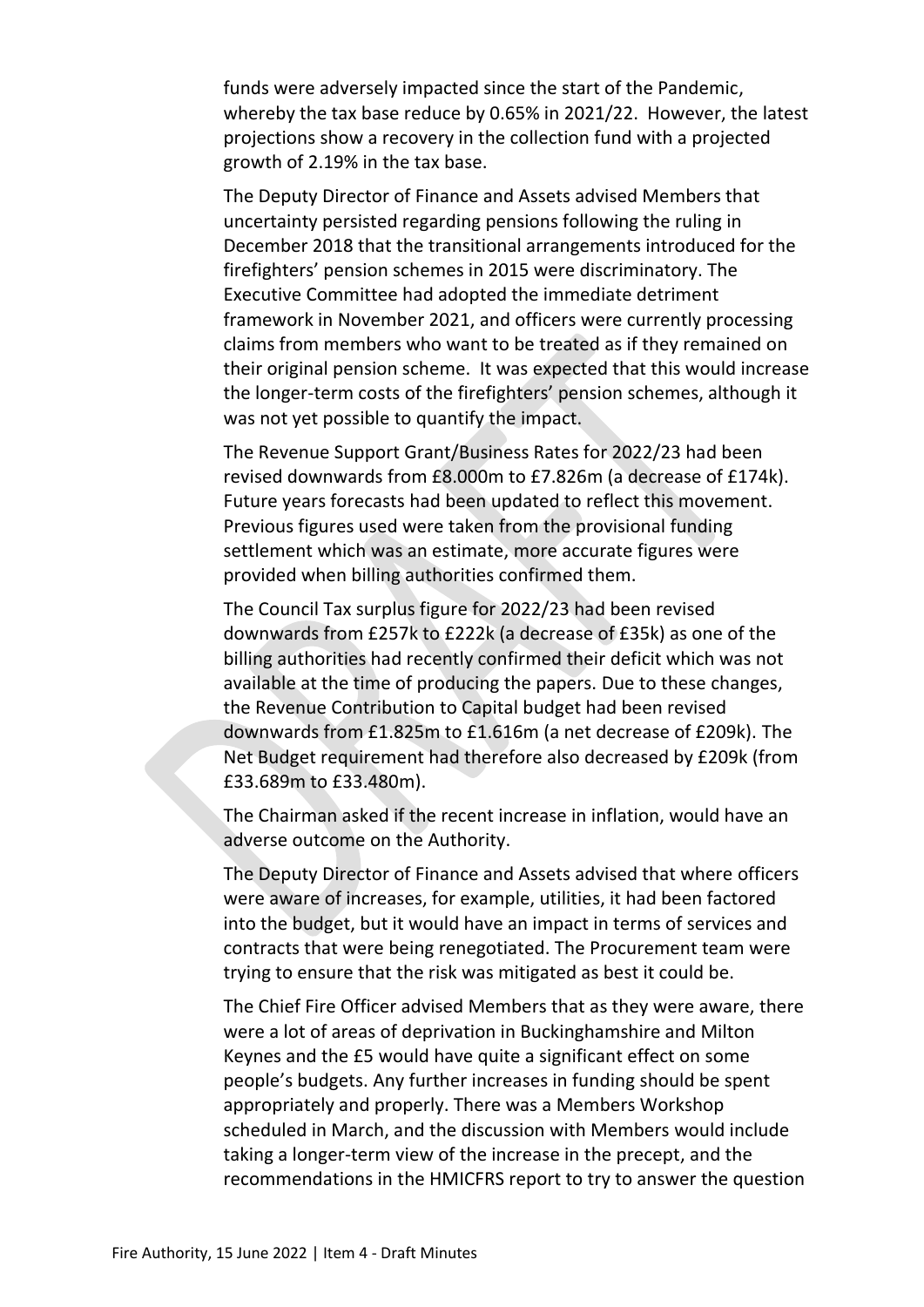about the resilience of the model that was currently employed, but also the resilience and the longer-term view in terms of some of the property assets the Authority currently had.

Members discussed the Medium Term Financial Plan, as lobbying for an increase in the precept had been supported by all political parties and Members were in agreement that additional funding was necessary. The additional funding needed to be spent wisely, looking at resourcing, investing in front line firefighters and addressing the HMICFRS cause for concern, including allowing the Service to focus on Prevention activities. Members were keen to discuss this further at the meeting on 23 March 2022.

The debate can viewed here:

<https://www.youtube.com/watch?v=e7IeYPXI9y0&t=163s> (1.10.45 minutes approximately)

RESOLVED –

1(a) that the report and Statement of the Chief Finance Officer (see section 8 of Annex A) be noted.

1(b) that a Council Tax precept of £72.16 for a band D equivalent property (equal to an increase of 9.6p per week) and the revenue budget as set out in Appendix 1 be approved.

1(c) that the capital programme as set out in Appendix 2 be approved.

1(d) that £600k be transferred from the referendum reserve to the revenue contribution to capital reserve.

Details of the recorded vote for resolutions 1(a) to 1(d) are set out below:

|              | For          | Against | Abstained |
|--------------|--------------|---------|-----------|
| <b>Bagge</b> |              |         |           |
| Carroll      | ✓            |         |           |
| Chapple      | ✓            |         |           |
| Clarke OBE   | ✓            |         |           |
| Darlington   | ✓            |         |           |
| Exon         | ✓            |         |           |
| Hall         | $\checkmark$ |         |           |
| Hopkins      | ✓            |         |           |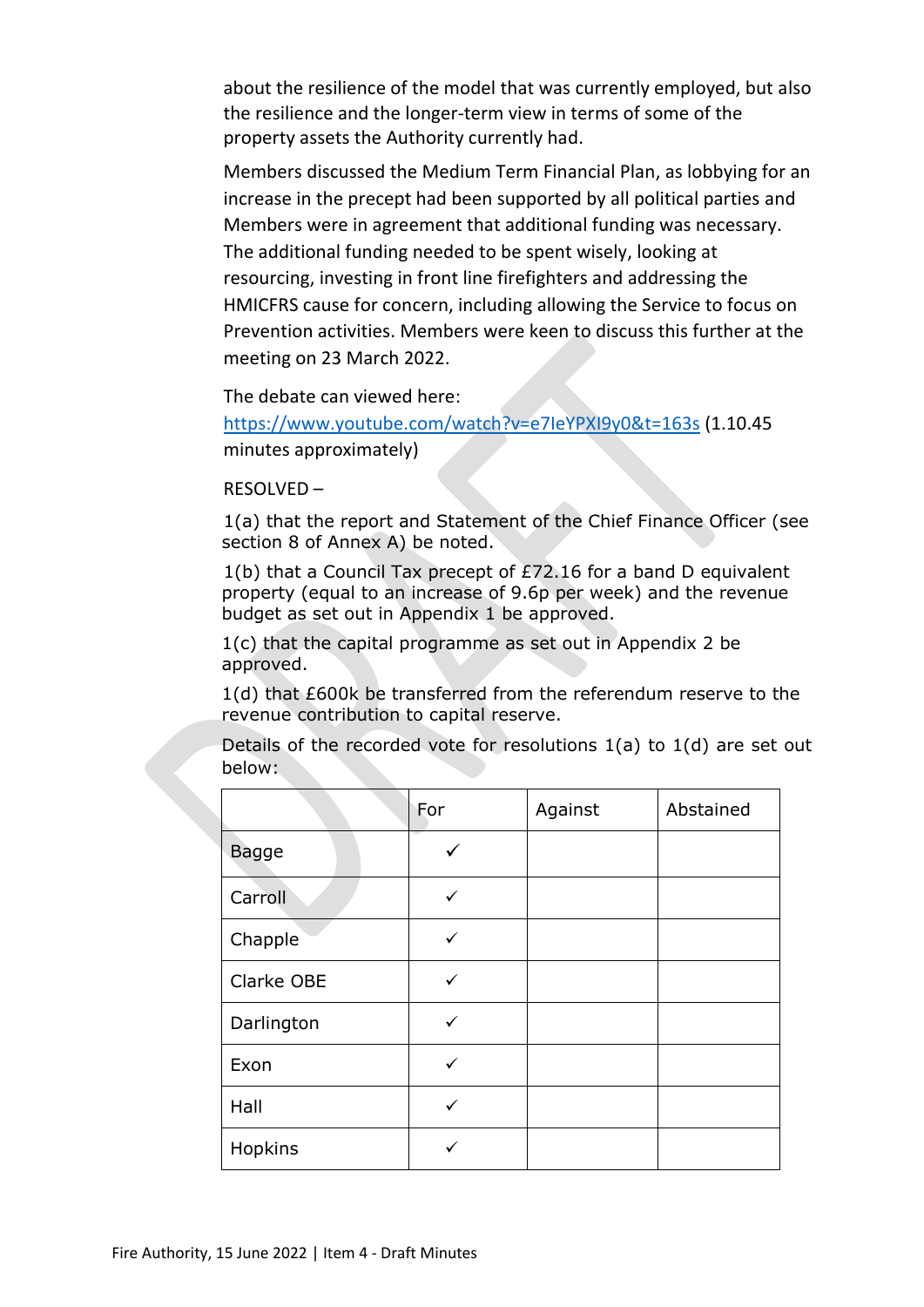| Lambert   |  |  |
|-----------|--|--|
| Marland   |  |  |
| McLean    |  |  |
| Rankine   |  |  |
| Stuchbury |  |  |
| Waite     |  |  |
| Walsh     |  |  |

# **(C) MEMBERS' ALLOWANCES**

The Director of Legal and Governance advised Members that as a standalone fire and rescue authority, the Authority had a wide discretion in adopting an Annual Scheme of Allowances. The main proviso was that the Authority must have regard to the recommendations of the Independent Remuneration Panels of its two constituent councils.

The Director of Legal and Governance advised that as set out in the executive summary of the cover report, the scheme of allowances had been linked to the NJC 'Grey Book' annual pay award for firefighters since 2012/13. The application of this index linking had been endorsed annually by the Authority until 2021/22. Although there had been a Grey Book 2% pay award effective from 1 July 2020, the Authority agreed in February 2021 to suspend the indexation for the year 2021/22, resulting in a 0% increase in Members' allowances. If the link to the Grey Book were to be reinstated for 2022/23 this would result in an increase of 1.5%. A draft proposed Scheme of Allowances for the year 2022/23 was appended as Appendix C and showed in the alternative the effect of a 1.5% increase from the current financial year.

Regulations required that the Authority makes a scheme providing for the payment of a basic allowance to each member of the Authority, which must be the same for every member of the Authority, irrespective of political party. The Scheme of Allowances reflects the requirements in the Regulations that allow Members to individually elect to forgo entitlements or any part of their entitlement to allowances by giving notice to a specified Officer. If the Authority approved an increase, individual Members retain a personal choice to decline to receive an increase in any allowance. The Executive Committee had put forward alternative options for the Authority to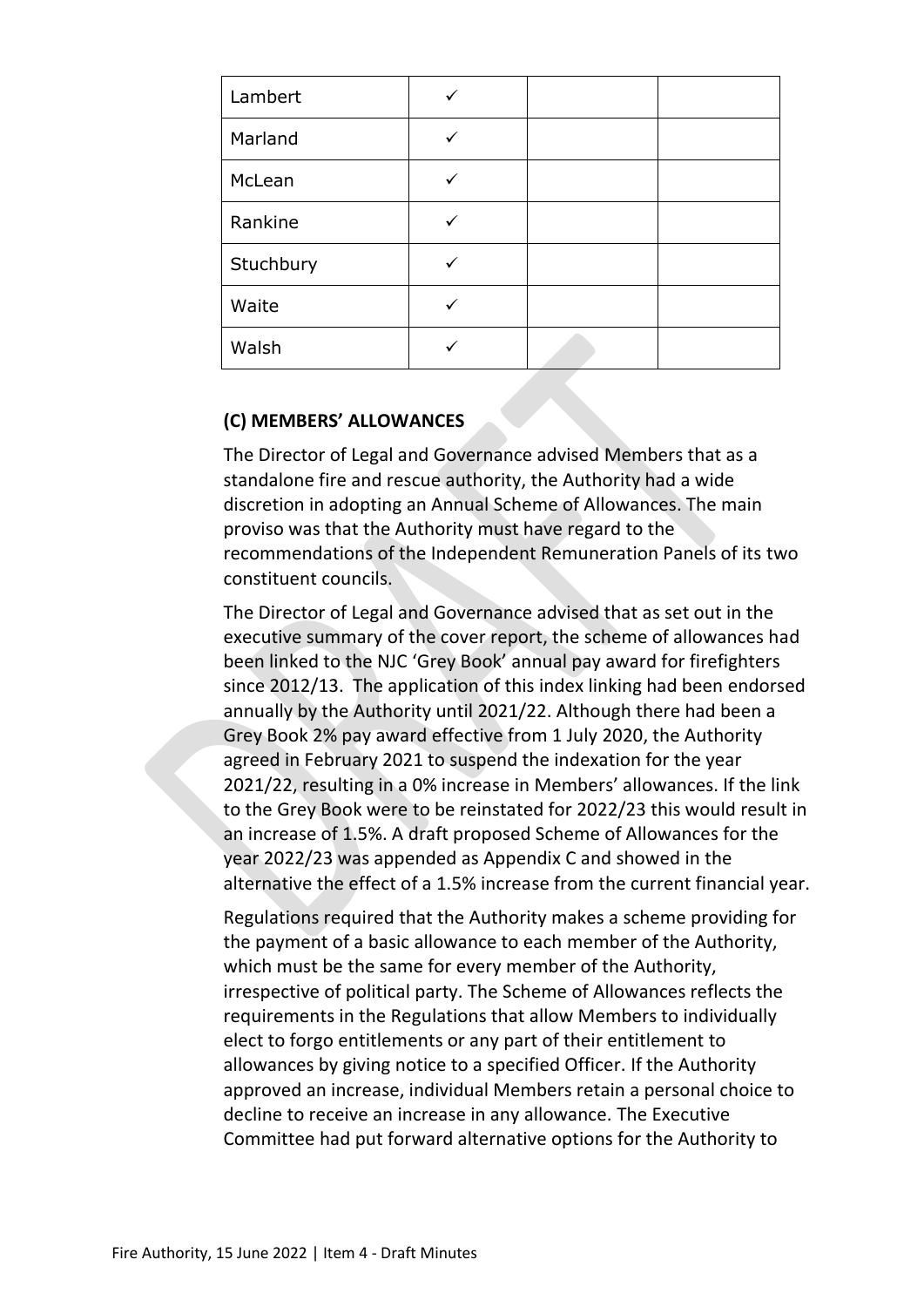agree, either a 0% increase or a 1.5% increase, the latter being based on index linking to last year's Grey Book pay award.

The options having been considered, and it having been moved and seconded it was:

# RESOLVED –

That the Authority adopt a Scheme for Members' Allowances for 2022/23 with a 1.5% increase in allowances.

The Chairman advised that Members in the Conservative Group would be choosing to forego the 1.5% increase.

# **FA41 PAY POLICY PRINCIPLES AND STATEMENT 2022/23**

The HR and Advisory Manager advised Members that the pay policy was required to be updated each financial year and was being presented for approval as the 2022/23 pay policy for the Authority, effective 1 April 2022. This pay policy was based on the current 2021/22 pay policy and had been updated with minor amendments made where appropriate, as detailed with red and unlined or struck through.

Looking at specific sections of the pay policy and the pay multiples and ratio of highest to lowest pay, it continued to fall for the tenth year, which was positive, seeing this tenth year ratio improving again by 2% from the previous year and by 30% since first reporting in 2012.

The HR and Advisory Manager advised Members that apart from the yearly update to figures, the only other change within the 2022/23 pay policy was the removal of reference to the exit payment cap. In November 2020 the Restriction of Public Sector Exit Payment Regulations came into force and was detailed within the Pay Policy for 2021/22. However, in February 2021, HM Treasury published a Treasury Direction dis-applying the parts of the Regulations which implemented a £95,000 cap on public sector exit payments and the Restriction of Public Sector Exit Payment (Revocation) Regulations 2021 (the Revocation Regulations), was placed before Parliament, and came into force formally revoking the 2020 Regulations on 19 March 2021. The Revocation Regulations contained a legal obligation for employers to make termination payments to employees with an exit date in the period the Regulations applied (4 November 2020 to 11 February 2021). For the Authority there were no employees impacted by the exit payment cap.

Since the Revocation Regulations, the Government continued to discuss exit payments and the importance of delivering value for the taxpayer. It was anticipated an exit payment cap or similar would be reintroduced in some form, and the Authority would contribute to any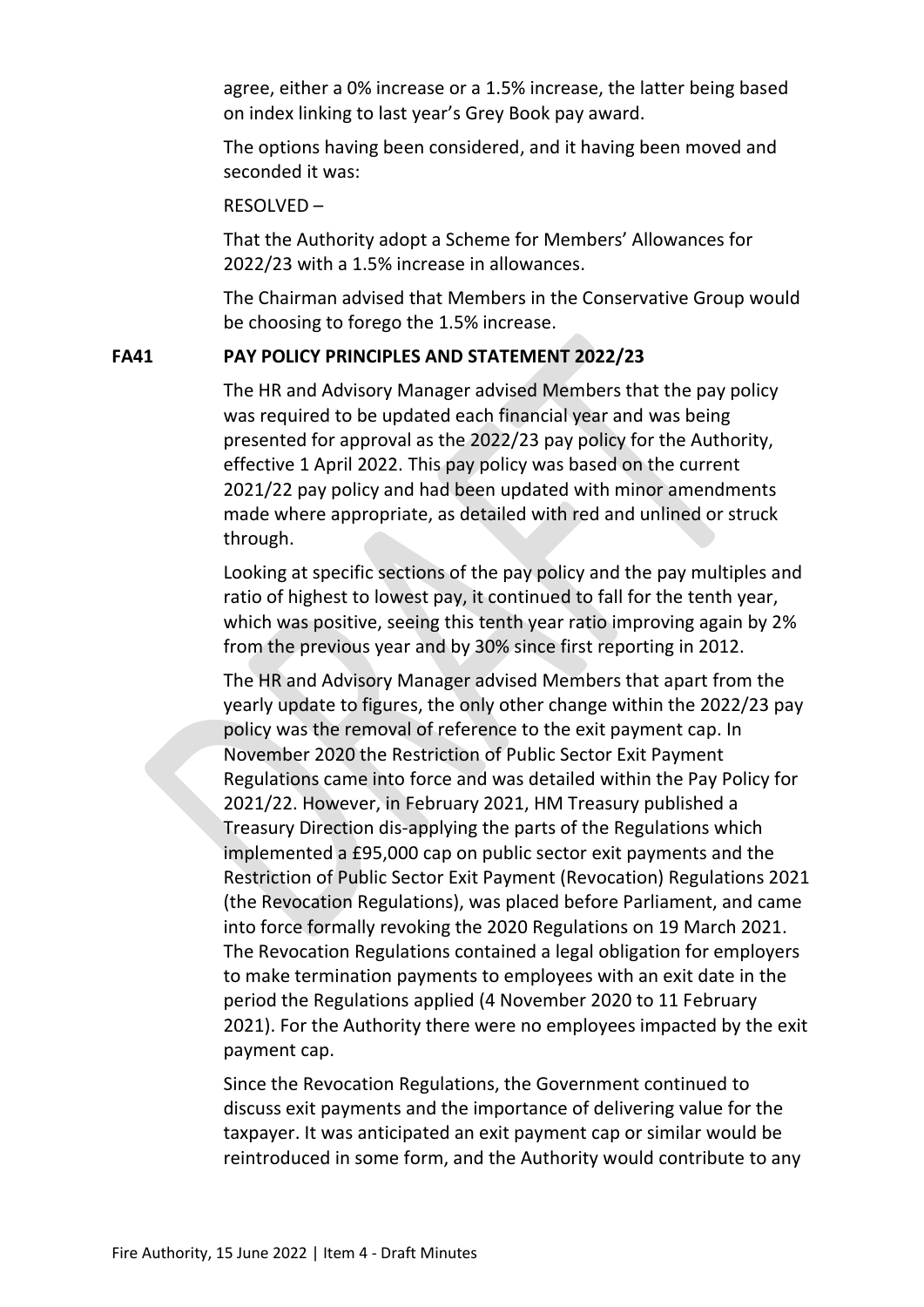Government consultation process as appropriate, and thereafter, await details of any Regulation changes and implementation dates.

The Chairman asked that as London Fire Brigade were currently recruiting for firefighters, if this would have an impact on the Service.

The Deputy Chief Fire Officer advised that London Fire Brigade were recruiting and advertising widely, he also advised that London Fire Brigade pay London weighting which was 20% more that the Authority currently paid its firefighters. There was a risk to the Authority, it had been included on the risk register, and he was aware of a number of staff considering or may even have applied in that respect. It was a risk to the Authority because of the proximity to London.

# RESOLVED –

- 1. That the Pay Policy Principles and Statement as set out in Appendix one as the statutory Pay Policy Statement for 2022/23 is approved for publication.
- 2. That the Authority notes the Pay Multiple ratio continues to fall for the tenth year running, with the tenth-year period seeing the ratio improved by 30 per cent since 2012.

(Councillor McLean left the meeting)

# **FA42 TREASURY MANAGEMENT STRATEGY 2022/23**

The Principal Accountant presented the Treasury Management Strategy for the financial year 2022/23, which included statements in relation to the Treasury Management Policy, Treasury Management Strategy and Annual Investment Strategy. There were no significant changes from the previous strategy and the Authority was still operating with a higher liquidity than it would have done previously. However, in May 2022, the Authority has a long-term loan due for repayment. This repayment does not directly impact the revenue budget and funds had been set aside to ensure the Authority could repay this loan when due.

The Principal Accountant advised Members that on 2 February 2022, the Bank of England's Monetary Policy Committee (MPC) voted 5-4 to increase the base rate by 0.25 percentage points to 0.50%, with the minority 4 preferring to increase the base rate by 0.50 percentage points to 0.75%. The proposed investment income budget for 2022/23 remained at £30k. The reason for this was because the Authority had a number of investments that were made prior to the last two base rate increases and were maturing during 2022/23. Any additional income above the set budget would be welcome and if the investment income was sustainable for future years, this would be reflected as part of the next MTFP. During 2022/23 officers would continue to monitor the Treasury Management Performance and this would be reported to the Overview and Audit Committee.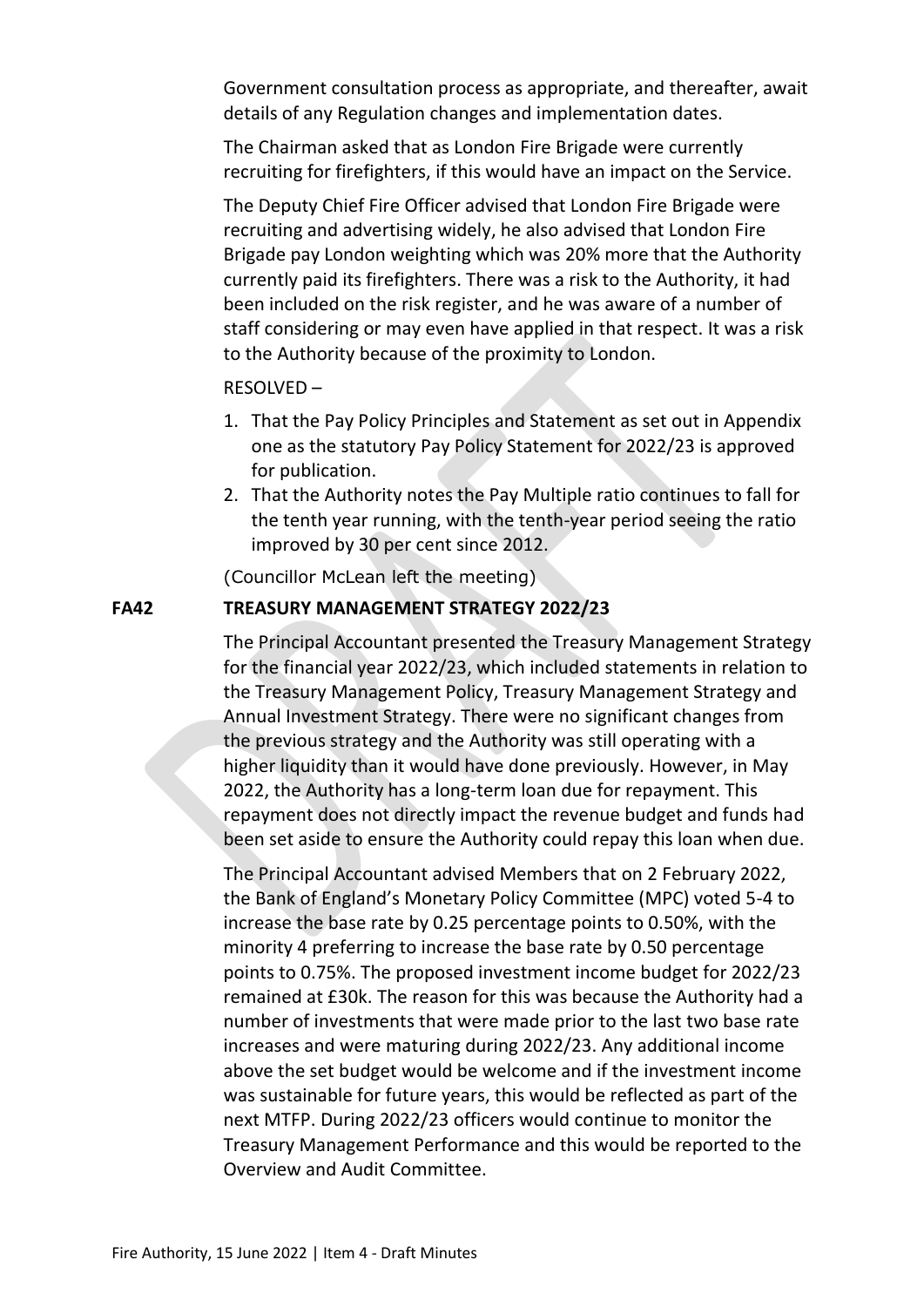A Member asked about the strategy in terms of investing in climate change and the impact of investments on climate change. The Member hoped that in future, the Authority would look at its investment portfolio and decide not to invest in fossil fuel companies or those that promote or impact on the climate.

The Director of Finance and Assets advised that the Environment and Climate Action Plan was approved by the Authority at its last meeting in December 2021, and one of the outcomes would be to look at sustainable investments. It had been raised previously when looking at the Treasury Management Strategy and historically they hadn't had the same kind of security that more traditional investments had. However, that was starting to change and there were some investment products that had the same kind of security, liquidity and similar yield as more traditional investment products. This was something that would be investigated during the current year, and a proposal would be brought back for next year's Treasury Management Strategy for Members to consider.

#### RESOLVED –

That the Authority approve the Treasury Management Policy Statement, Treasury Management Strategy Statement and the Annual Investment Strategy for 2022/23.

#### **FA43 ARMED FORCES COVENANT**

The Head of Operational Training and Assurance updated Members on the work being undertaken to support the Armed Forces Community. The two main areas of focus were veteran walk-in centres and armed forces cadet association engagement. The Service was currently running two walk-in centres, one in Marlow which was in partnership with NHS Op Courage and also involved the Buckinghamshire Council Civilian Military Partnership Group, and one at the Blue Light Hub, West Ashlands, in partnership with the Veterans Community Network.

The Head of Operational Training and Assurance read out a testimony from a member of the Veterans Community Network "Asking for help can be tough, especially for those who have served their country and are more comfortable protecting and supporting others, rather than asking for it themselves. The Fire Station walk-ins provide a uniformed, familiar environment for veterans who either don't know how to ask for help, don't know what help is available or are not sure they 'deserve' it. Buckinghamshire Fire and Rescue Service have worked hard to make these sessions completely accessible and welcoming and provide a safe space to provide the right support to those who have served." Both events were aimed at those veterans with complex needs and had deliberately been kept low key.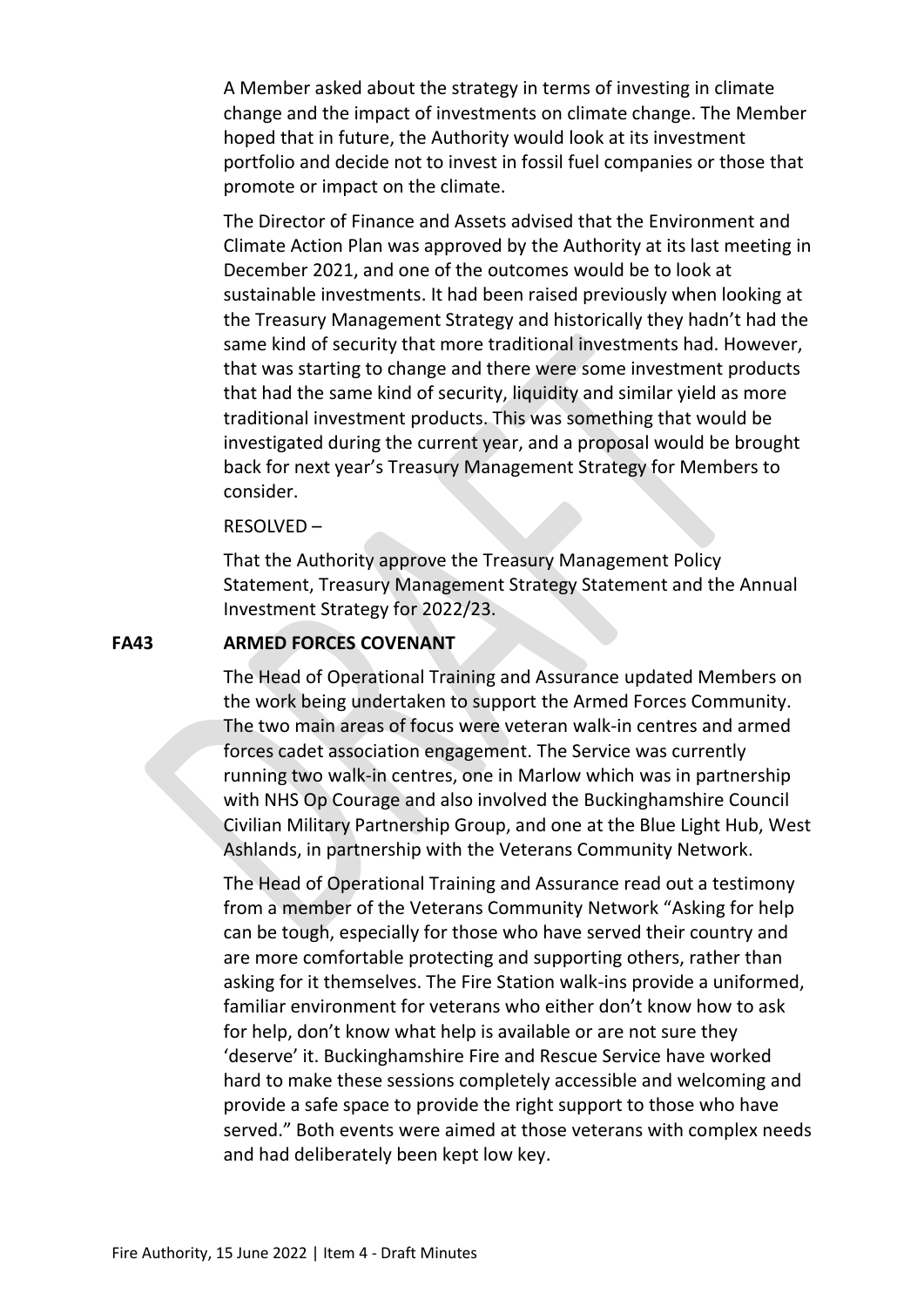The Head of Operational Training and Assurance advised Members that crews had developed a program of monthly events, inviting Armed Forces Cadet Associations to Aylesbury Fire Station to undertake tasks, such as searching in a dark environment and firefighting. Instructors from the relevant forces would also be in attendance throughout as 64 cadets gain an understanding of what being a firefighter was all about. This would help some of the young adults obtain their Duke of Edinburgh Award and help the Service to build relationships across other public sector organisations.

The Head of Operational Training and Assurance advised Members that the Authority also supported the armed forces in other ways, by joining in and holding Remembrance Day Parades, by providing a safe place for one-to-one clinical meetings and by advertising vacancies, not just operational but support staff vacancies in forces magazines, aimed at people leaving the services.

The Leader of Milton Keynes Council advised that Milton Keynes Council share a specific officer for the Armed Forces Covenant with Bedfordshire and Central Bedfordshire and suggested that it might be something that officers from Buckinghamshire Fire and Rescue Services might want to join in with.

RESOLVED –

That the report be noted.

(Councillor Lambert left the meeting)

#### **FA44 COMPOSITION OF THE AUTHORITY FOR 2022/23**

The Director of Legal and Governance advised Members that the constituent councils appoint Members on to the Authority annually at their respective meetings in May each year. The Statutory Instrument required this to be done proportionately, based on the relative numbers of local government electors in each council's area. The data point used for this was always the register of local government electors published on 1 December in the preceding year separately by the councils.

However, following a recommendation of the Authority, Officers started in 2015 to use the Office for National Statistics (ONS) datasets. Although based on the same 1 December data points, the ONS was publishing the information later each year, with the effect being that last year, the 1 December 2020 figures were not published by the ONS until after the 2021 Annual Meeting of Milton Keynes Council. The only ONS figures available in time last year were interim figures based on 2 March 2020 local government registers which resulted in a 11:6 ratio, rather than a 12:5 ratio if the December 2020 figures had been used.